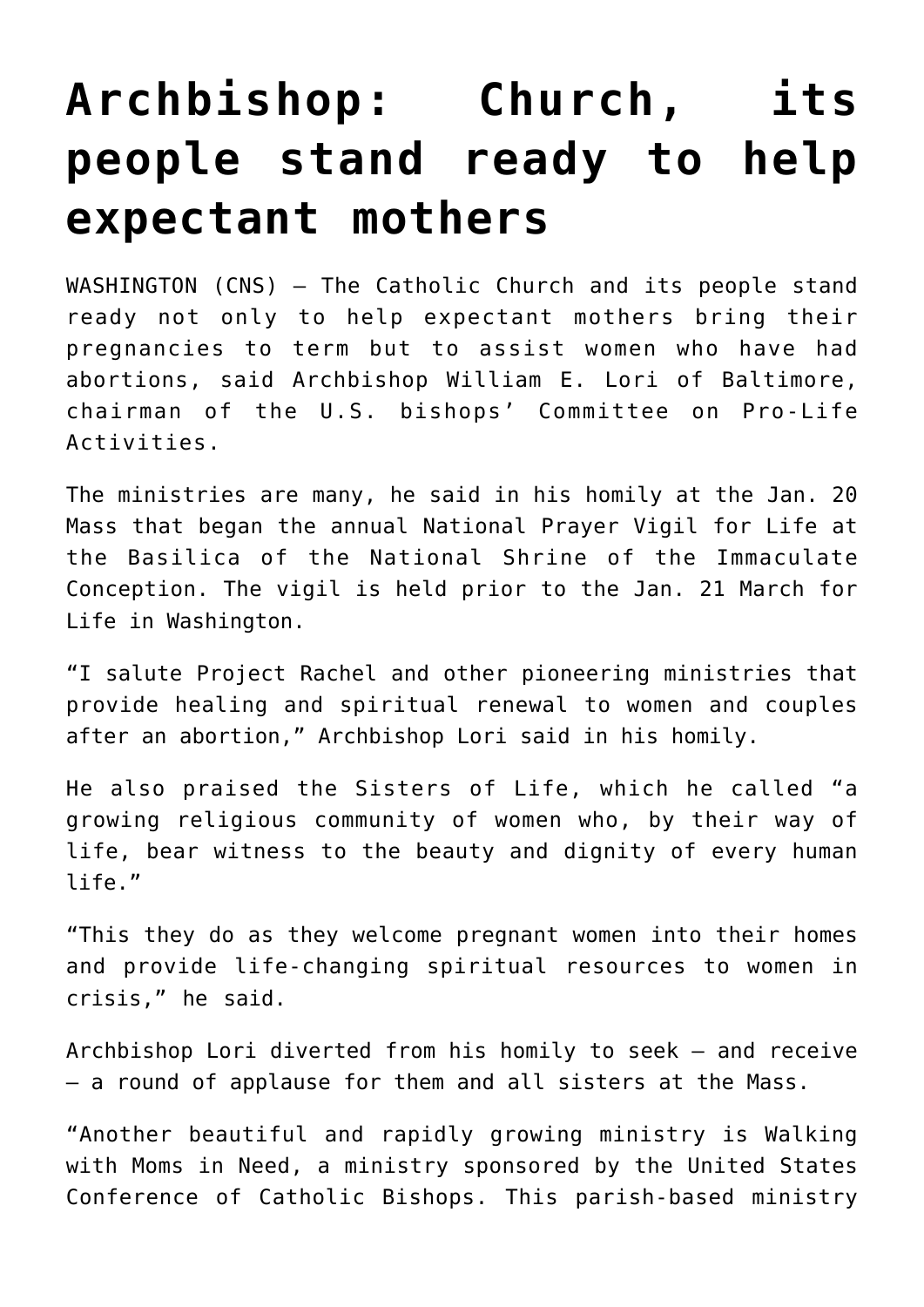helps open the eyes of parishioners to pregnant and parenting moms in their local communities," the archbishop said.

"It enables parishioners to know these mothers, to listen to them, and along the way, to help them obtain the necessities of life for themselves and their children, including medical care as well as emotional and spiritual support." The initiative, he added, "is a way we can help millions of mothers! It is also a way parishes can respond to Pope Francis' challenge to be 'islands of mercy in a sea of indifference.'"

"Perhaps it was Mary who first exemplified Walking with Moms in Need," Archbishop Lori said. "When she learned from the angel that her cousin Elizabeth — well past the age of childbearing — was in her sixth month, Mary hastened to her side. Mary's journey through the hill country was a dangerous trek of some 90 miles. But she went the distance to reach out in love to Elizabeth in her hour of need."

Recalling the Gospel story proclaimed at the Mass, Archbishop Lori said, "The pregnancies of both Mary and Elizabeth seemed unbelievable, a cause for questioning and fodder for gossip. Yet, like Jeremiah the prophet and even more so, God had a plan for the children and the mothers who bore them."

Archbishop Lori told of his own history of counseling women and couples considering abortion.

"More than a few times in my nearly 45 years of priesthood, I have met with women and couples who were contemplating an abortion. Almost without exception, these women and couples were deeply conflicted. Most experienced a very deep and real anguish," he said.

"With the help of God's grace, I tried to walk with them, to connect them with helpful pro-life medical services and ministries, and never to assume that I fully understood what they were going through," Archbishop Lori added.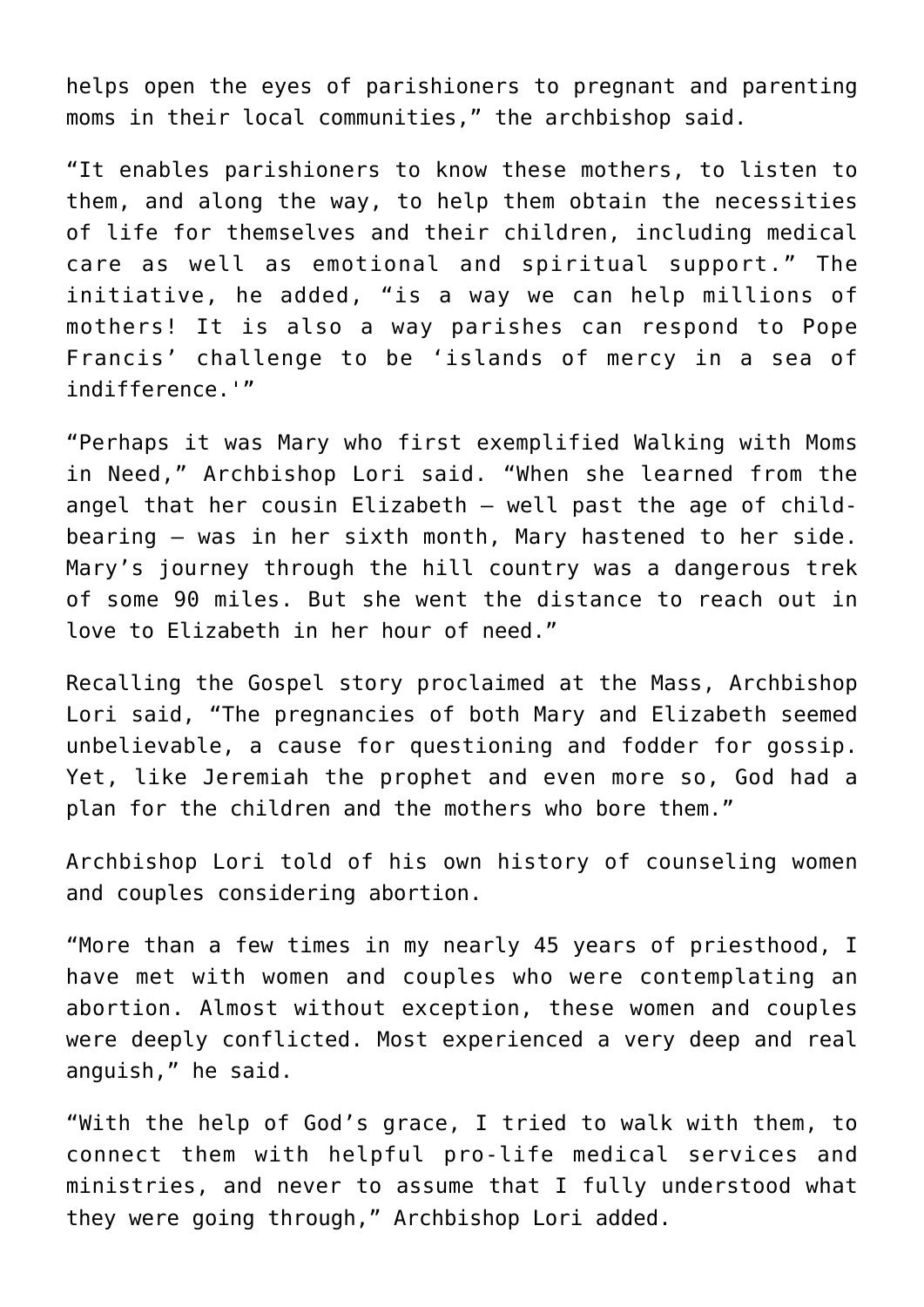"Some couples with whom I met received troubling prenatal diagnoses. Others, especially unmarried women, were often victims of poverty and abuse," he continued. "In almost every case, family members, friends, and medical professionals urged them to get an abortion as the 'solution' to a 'problem' child — a child who was likely to be born with an abnormality, or conversely, a perfectly healthy child who would be born into poverty and lack of equity."

Archbishop Lori said, "To many of them, it seemed that their only option was to have an abortion, but deep within, they knew it was a tragic choice with lasting consequences. What is needed so badly in all such situations is a witness to love and to life!"

In his homily, he took note of recent developments in which pro-life Americans may be able to take heart.

"We are deeply conscious that the Supreme Court is weighing Dobbs v. Jackson Women's Health Organization. This case gives the high court an opportunity to undo the grave injustice it did in 1973 when in Roe v. Wade it decided that a whole class of human beings, the unborn, are outside the protection of the law, and thus 'non-persons,'" Archbishop Lori said.

"Since that tragic decision, more than 60 million innocent lives have been taken. If Roe is overturned, states will again be able to protect the lives of unborn children. If legal protection is accompanied by more care for mothers and their children, then it will be more and more clear to more and more of our fellow citizens that choosing life does not hinder happiness or burden society," he said.

"On the contrary, choosing life creates a society that looks to the future with hope, a society where a woman is never forced to choose between her future and the life of her child!"

Archbishop Lori added, "If, later this year, the Supreme Court